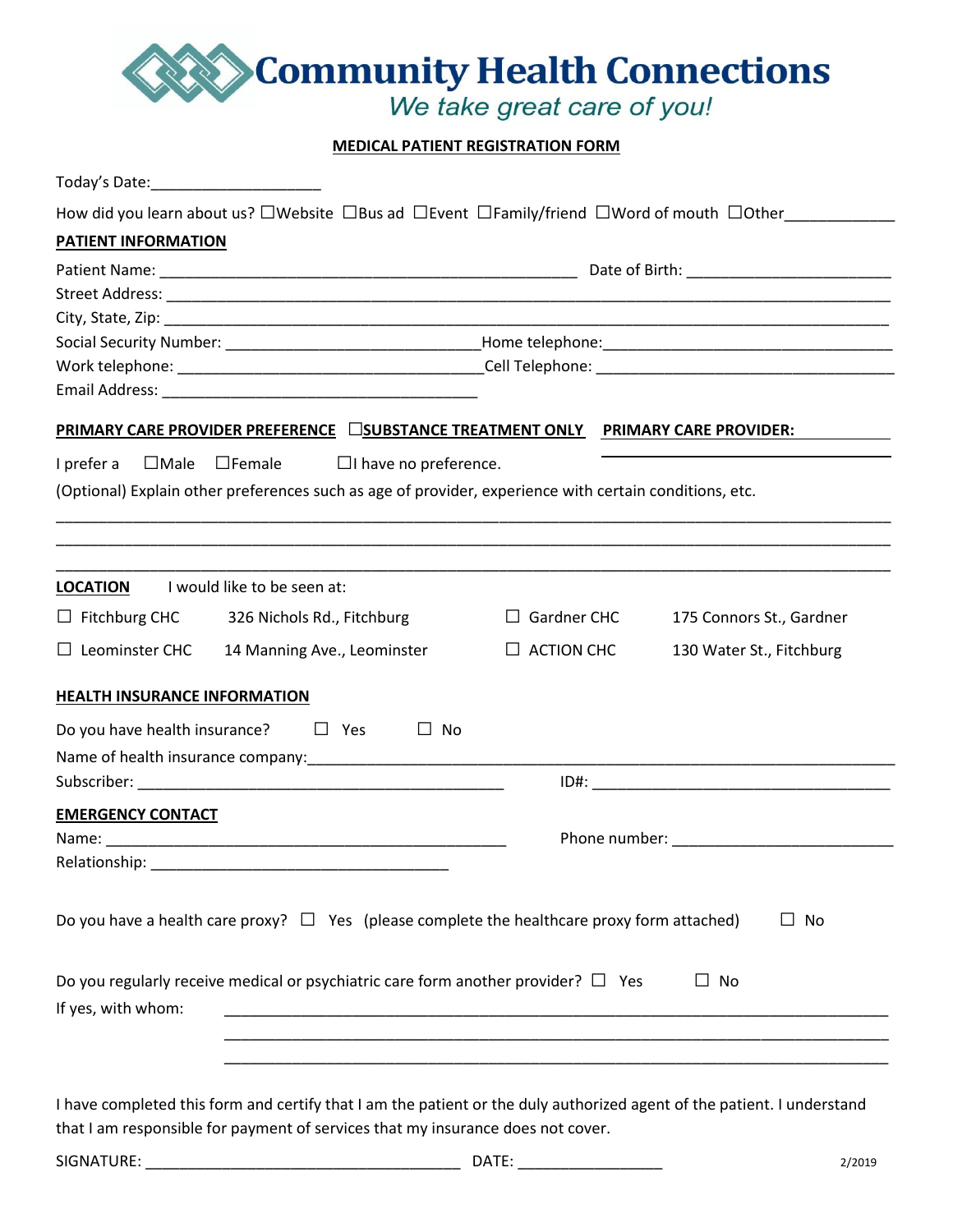#### **HEALTH QUESTIONAIRE**

Please fill out completely

# **Name:** \_\_\_\_\_\_\_\_\_\_\_\_\_\_\_\_\_\_\_\_\_\_\_\_\_\_\_\_\_\_\_\_\_\_\_\_\_\_\_\_\_\_\_\_\_\_\_\_\_\_\_\_\_\_\_\_\_ **Date of Birth:** \_\_\_\_\_\_\_\_\_\_\_\_\_\_\_\_\_\_\_\_\_\_

## **ALLERGIES to MEDICATION**

| <b>MEDICATION</b> | <b>REACTION TO MEDICATION</b> | <b>YEAR</b> |
|-------------------|-------------------------------|-------------|
|                   |                               |             |
|                   |                               |             |
|                   |                               |             |

## **IMMUNIZATIONS** (Please provide copies of your vaccine records)

| IF YOU HAD CHICKEN POX, WHEN?   |  |
|---------------------------------|--|
| DATE OF LAST TETANUS VACCINE:   |  |
| DATE OF LAST PHEUMONIA VACCINE: |  |
| DATE OF LAST FLU VACCINE:       |  |

#### **PLEASE LIST ALL MEDICATIONS YOU TAKE** (include over the counter medication)

| <b>NAME OF MEDICATION</b> | <b>STRENGTH</b> | <b>HOW OFTEN TAKEN</b> |
|---------------------------|-----------------|------------------------|
|                           |                 |                        |
|                           |                 |                        |
|                           |                 |                        |
|                           |                 |                        |
|                           |                 |                        |
|                           |                 |                        |

#### **PLEASE LIST ANY SURGERIES AND SERIOUS ILLNESS**

| SURGERY / ILLNESS | <b>YEAR</b> | <b>HOSPITAL AND STATE</b> |
|-------------------|-------------|---------------------------|
|                   |             |                           |
|                   |             |                           |
|                   |             |                           |
|                   |             |                           |
|                   |             |                           |
|                   |             |                           |